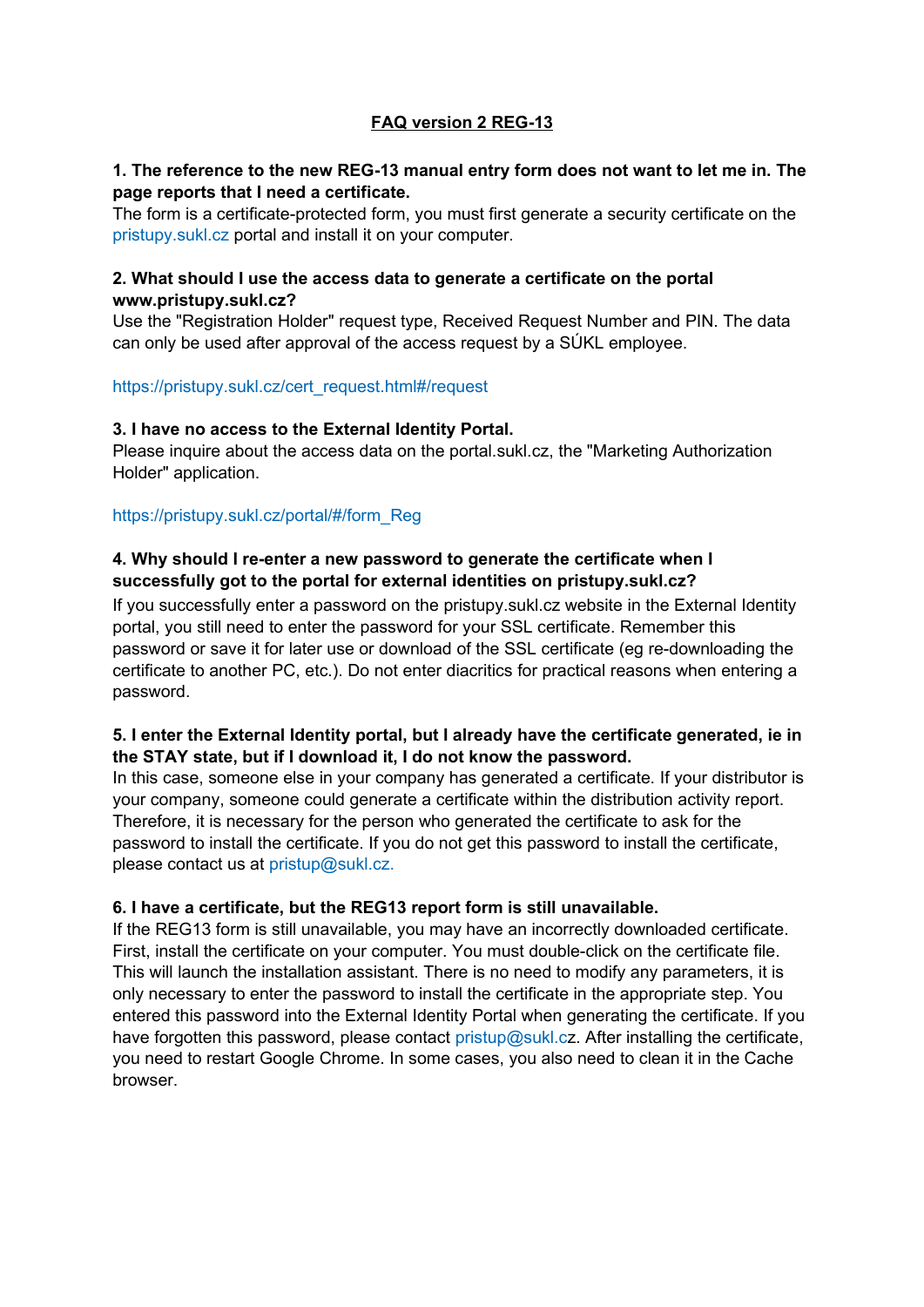## **7. I downloaded the certificate and immediately logged in to the REG13 form, the logon was done smoothly, but unfortunately there is no workplace in REG13, so I can not report the REGtribution.**

In case you entered the REG13 form immediately after generating the certificate, the certificate contents do not go into the REG13 form so quickly, so every certificate must be linked to the holder's address, and the synchronization takes one day. In this case, please try again to open the REG13 form the next day.

## **8. I have taken all the necessary steps to get to the form, but the REG13 form does not work.**

Please write your application to email itpodporahlaseni@sukl.cz, indicating your ID, or your workplace code and a detailed description of your problem, including a screen shot.

# **9. I'm in the form, but I do not know how to enter the report.**

### **The best solution is to watch the video for REG 13 on the SIDC portal: https://pristupy.sukl.cz in the video section where you will find instructional videos on how to enter the report.**

Once you have opened the form, you will find information on your subject and the individual tiles with your warehouses, only one stock. For each store, you can immediately see the tile at the bottom of the tile if you are reported or not for the month. If you press a warehouse that has not been reported yet, a window with the option of selecting a message or a nondelivery statement is called up. After choosing whether to report a classic report or statement, the confirmation button directs you directly to the edit section. If you select the option to enter the message later, the button: "Create Report" is displayed above the list of messages. Click "Create report" to get to the editing window.

You can start the report by the 10th of the month and you have the status: "Open". Between the 10th and the 20th of the month, you can still correct the report, and in the status of the report you have a status indication: "To edit"

# **10. How do I make a statement about the non-delivery of medicinal products in my warehouse?**

You have three options:

a) You can create a statement about the non-submission of the LP by the 10th day of the month after you have pressed your chosen warehouse. If you have not yet been notified, pressing the selected store will open a window with the option of selecting a report or a statement about not delivering the LP. After selecting the report or statement button, you will automatically be placed in the reporting list for a given month and sent to SUKL.

b) The LP failure statement can be created in the message list by a button located above the message list: "Create Report". You can access the list of messages by pressing the tile of the selected store on the main page where you will find the List of Workplaces.

c) A LP not to report can also be created from the report automatically by removing all items of registered LPs. In the message list, "Report" should be changed to "Statement" in the TYPE column.

#### **The statement can be changed to the report by adding new medicines.**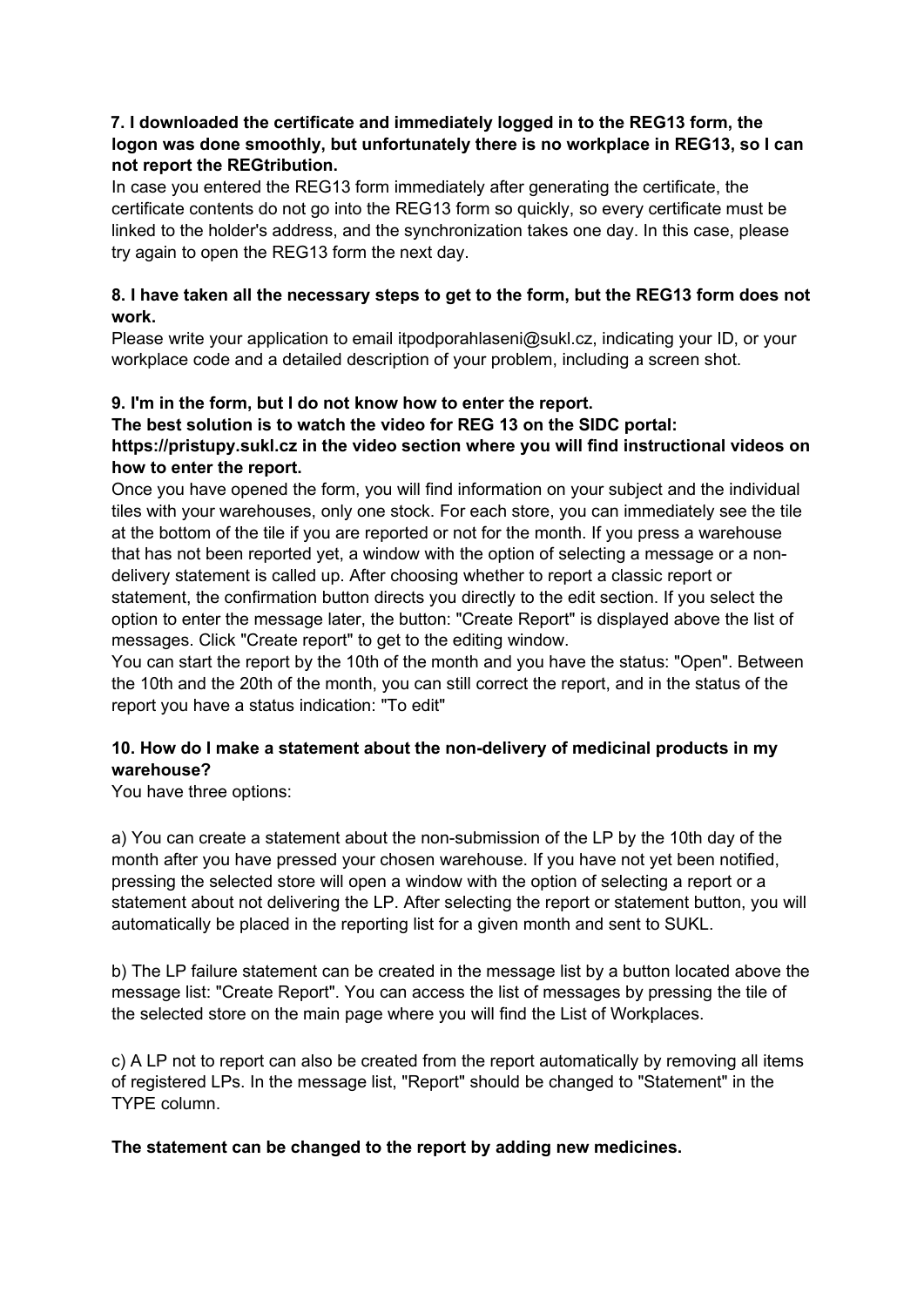## **11. How do I know that the report is really sent to the SÚKL.**

All entries in the report form are part of the report. Each item is automatically sent to SÚKL automatically after filling in and confirming the button: "Save". (The confirmation appears for a few seconds in the form of a green window on the bottom right with the text: "The medicine was saved"). Whenever it is possible to re-enter the form and recheck data, repair. The check is to:

a) Preview in older months using the icon: "Preview" or " for the current month, the pencil icon: "Edit".

b) Download the Excel spreadsheet, which you can download by pressing the Excel icon, also on the right side of the report.

c) You can also request an email confirmation of the reported message by using the green envelope icon on the right side of the message: "Send an email notification". Once you have an email address, you should be sent a confirmation of your message or statement.

## **12. How do I change the statement about not delivering a LP on a report?**

If you have entered a non-LP statement and you need to change it for the current month to report and enter distributed medicines, simply press the pencil icon: "Edit" on the right side of the message and start typing the medication. Once you have entered at least one medicinal product, the "Type" column from "Statement" to "Message" will change in the message list. In the older months, it is no longer possible to change this way and it is necessary to apply for an extraordinary repair of SUKL (see extraordinary repairs below).

#### **13. It is after the 10th of the month and I failed to enter the report.**

It is necessary to send an official application with the identification of the distribution company and the workplace code to the email  $\alpha$ da@sukl.cz. Subsequently, SUKL employees will create a statement about the non-submission of the LP, which you will be able to change to the 20th of the month and edit it.

## **14. It is after the 20th of the month and I have not been able to make the changes that occurred during the review of the report.**

The report allows us to create so-called extraordinary repairs. Exceptional repairs are part of the form and the automated application interface.

#### **15. How do I make an extraordinary repair?**

Exceptional repair is possible for all older months and for the current month after the 20th of the month. An extraordinary repair can be initiated by pressing the red key icon: "Create an extraordinary correction for reporting" on the right side of the report. When you click on the key icon, you enter the justification, mail, phone, and press the button: "Create". Exceptional repairs work by copying the original report you have submitted, and you are only editing the original as needed. However, in the case of extraordinary repairs, the individual items are not automatically sent, but you will either enter or correct all items first and then send them to SÚKL by pressing the button: "Submit correction for approval" at the top of the form.

If you are making an extraordinary repair of an existing report, the original items from the report are copied to you in exceptional repair and you can only repair the items and then send them to SÚKL.